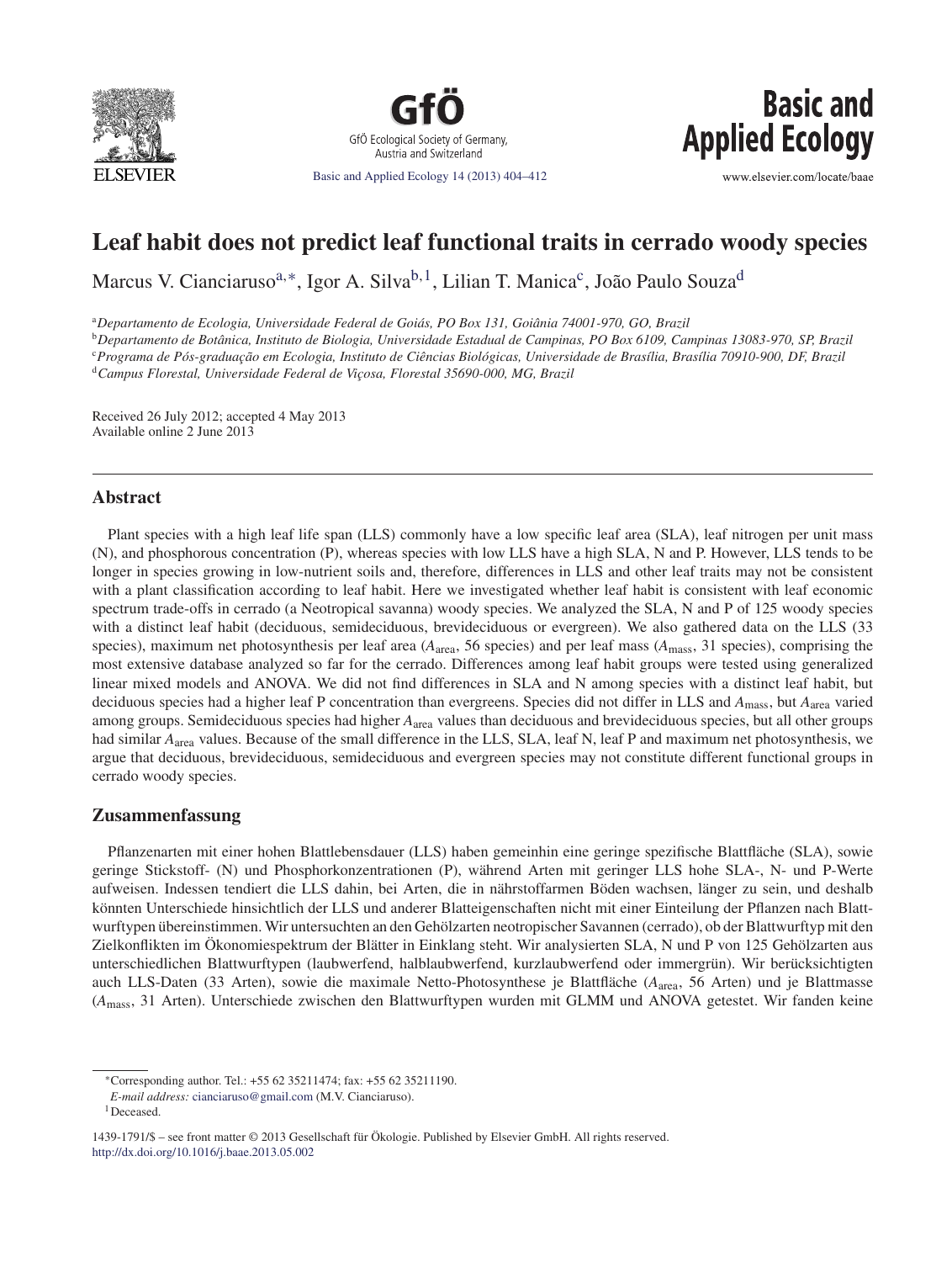Unterschiede hinsichtlich SLA und N zwischen den Blattwurftypen, aber die Blätter blattwerfender Arten hatten eine höhere P-Konzentration als die von immergrünen Arten. Es gab keine Unterschiede hinsichtlich LLS und *A*mass, aber *A*area variierte zwischen den Blattwurftypen. Halblaubwerfende Arten wiesen höhere *A*area-Werte als laubwerfende und kurzlaubwerfende Arten, aber alle anderen paarweisen Unterschiede waren nicht signifikant. Angesichts der geringen Unterschiede hinsichtlich LLS, SLA, N, P und Netto-Photosynthese postulieren wir, dass laubwerfende, halblaubwerfende, kurzlaubwerfende und immergrüne Arten keine funktionellen Gruppen von neotropischen Savannengehölzen begründen. © 2013 Gesellschaft für Ökologie. Published by Elsevier GmbH. All rights reserved.

*Keywords:* Cerrado; Deciduousness; Leaf life span; Seasonality; Specific leaf area; Trade-offs

#### **Introduction**

The relationship between specific leaf area (SLA, i.e. light intercepting area deployed per leaf dry mass) and both leaf nitrogen concentration (N) and leaf phosphorous concentration (P) is well known for angiosperms in several ecosystems, from tundras to tropical forests [\(Reich, Walters, & Ellsworth](#page-7-0) [1997; Reich, Ellsworth, Walters, Vose, et al. 1999\).](#page-7-0) SLA captures the fundamental trade-off between resource acquisition and conservation in plants; therefore species with a high SLA typically have high leaf N and P, and consequently a higher photosynthetic capacity ([Westoby, Falster, Moles,](#page-8-0) [Vesk, & Wright 2002\).](#page-8-0) Leaf N and P are also positively related to stomatal conductance and relative growth rate ([Reich,](#page-7-0) [Walters, & Ellsworth 1992; Westoby et al. 2002\).](#page-7-0)

SLA, N and P also decrease in similar proportions with increasing leaf life span (LLS): species with high LLS commonly have low SLA, N and P (thick leaves), whereas species with low LLS have high SLA, N, and P (soft leaves; [Reich](#page-7-0) [et al. 1992; Westoby et al. 2002; Pringle et al. 2010\).](#page-7-0) The high investment in N and P leaf concentration in species with low LLS is linked to the construction of leaves with more photosynthetic structures (chlorophyll content), which improve carbon gain. On the other hand, species with high LLS produce leaves with more non-photosynthetic structures (less investment in N and P content), which results in thick leaves. In general, the cost of producing leaves with high life spans is greater than that of leaves with low life spans ([Villar &](#page-8-0) [Merino 2001\).](#page-8-0) Usually, species with high LLS have leaves with a lower photosynthetic capacity than species with low LLS ([Chabot & Hicks 1982; Westoby et al. 2002\).](#page-6-0) However, species with high LLS display the leaves for a long time and have more time to pay off the costs of leaf construction than do species with low LLS. In addition, because species with high LLS are exposed for a long period of time to the action of herbivores and environmental factors, such as water, light and temperature fluctuations, they are more vulnerable than species with low LLS [\(Chabot & Hicks 1982; Westoby et al.](#page-6-0) [2002\).](#page-6-0) As a consequence, leaves of species with high LLS tend to be more resistant (thick leaves) and have a greater investment in defence and maintenance ([Wright & Westoby](#page-8-0) [2002; Pringle et al. 2010\).](#page-8-0) In short, the SLA–LLS spectrum is a trade-off between the potential rate of return per leaf area per unit time and the duration of return. Thus, SLA, N and P are important traits to assess leaf ecological strategies.

In South America, the cerrado is the largest savanna region, originally occupying about 20% of the Brazilian territory ([Ratter, Ribeiro, & Bridgewater 1997\).](#page-7-0) The cerrado presents a wide physiognomic range, from grassland to tall woodlands, and a high richness of woody species [\(Ratter et al. 1997\).](#page-7-0) The soils are poor in nutrients and acidic, with a low cation exchange capacity and high levels of aluminium saturation ([Haridasan 2008\).](#page-6-0) Like other savannas, the cerrado is characterized by a sharp seasonality, with a pronounced rainless season ranging from May to October [\(Ratter et al. 1997\).](#page-7-0) In response to the seasonality, cerrado woody species generally present two contrasting ecological strategies, concerning timing of leaf production and loss, which encapsulate the whole range of the LLS, from deciduousness to evergreenness ([Franco et al. 2005; Lenza & Klink 2006; Araújo &](#page-6-0) [Haridasan 2007\).](#page-6-0) In other plant communities, such as temperate forest, LLS seems to be the main trait influencing the range of leaf physiological and morphological attributes of woody species ([Reich, Walters, & Ellsworth 1997; Reich, Ellsworth,](#page-7-0) [Walters, Vose, et al. 1999\).](#page-7-0) In cerrado, however, the difference in LLS between deciduous and evergreen woody species is quite small when compared to other plant communities under the same regional climate [\(Damascos, Prado, & Ronquim](#page-6-0) [2005; Souza, Prado, Damascos, & Albino 2009\).](#page-6-0) In general, the LLS of cerrado woody species is around 12 months; deciduous species drop leaves at the end of the dry season and remain leafless for a short period of time (around one month; [Damascos et al. 2005\).](#page-6-0) As a result, deciduous and evergreen woody species may not present large differences in leaf traits, such as in SLA, N and P, and they may not comprise discrete leaf functional groups.

Recently, [Franco et al. \(2005\)](#page-6-0) and [Araújo and Haridasan](#page-6-0) [\(2007\)](#page-6-0) investigated the relationship between SLA, N and P in evergreen and deciduous tree species in cerrado and found (1) a positive relationship between SLA and both N and P, and (2) higher values of SLA, N and P in deciduous than in evergreen trees. However, the number of species studied was small (11 species, [Franco et al. 2005;](#page-6-0) 15 species, [Araújo & Haridasan 2007\)](#page-6-0) and restricted to a single site. In the present study, we analyzed the SLA, N and P of 125 woody species with distinct patterns of LLS in four cerrado sites with different physiognomies. We investigated possible differences among deciduous, semideciduous, brevideciduous, and evergreen species. We also included published data on LLS for 33 woody species and on maximum net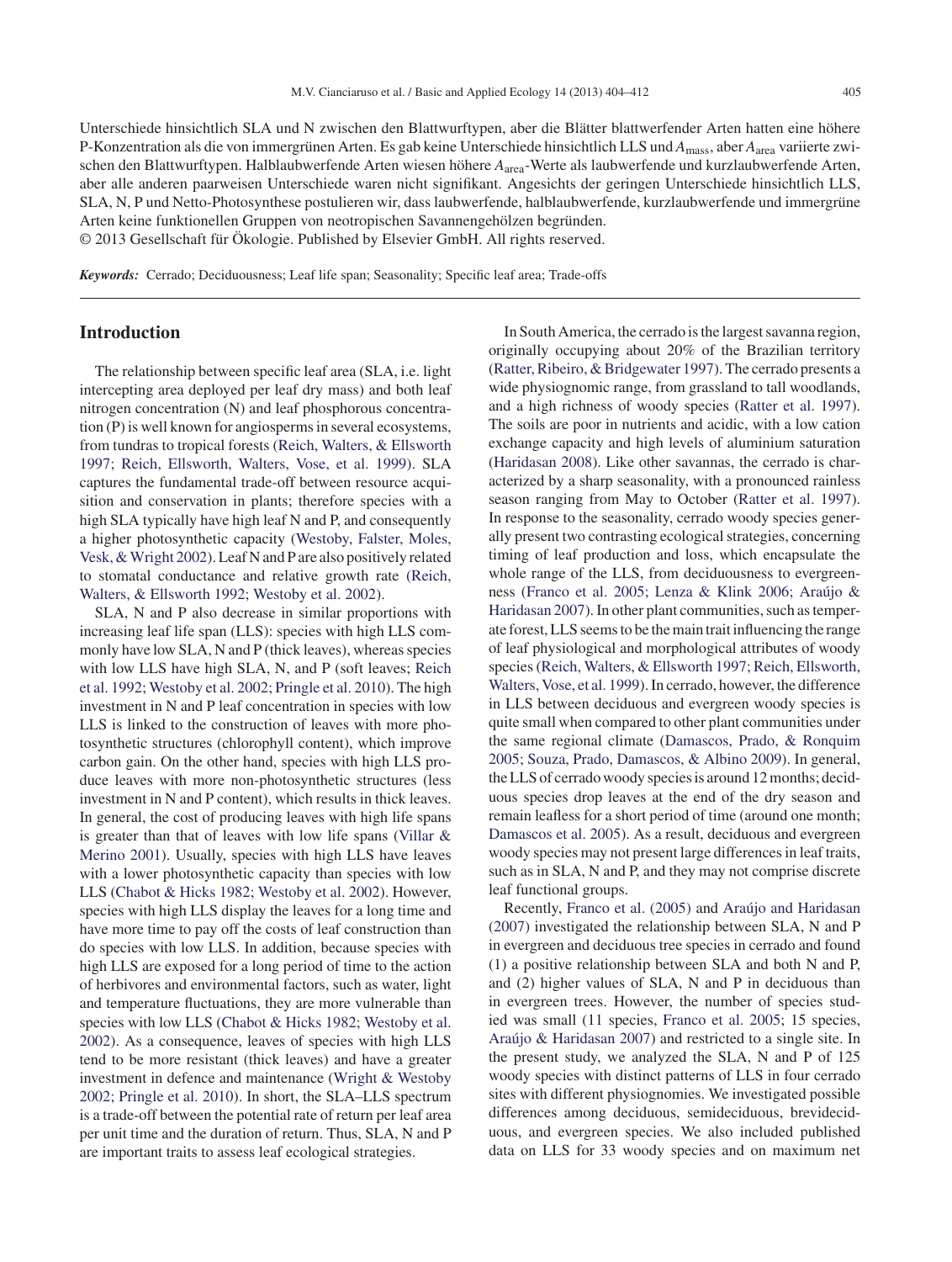photosynthesis per leaf area ( $A<sub>area</sub>$ ,  $\mu$ mol CO<sub>2</sub> m<sup>-2</sup> s<sup>-1</sup>) and per leaf mass  $(A_{\text{mass}}, \mu \text{mol } CO_2 \text{ kg}^{-1} \text{ s}^{-1})$  for 56 and 31 species, respectively. LLS and maximum net photosynthesis are related to leaf morphophysiological traits ([Reich et al.](#page-7-0) [1999\).](#page-7-0) Nevertheless, differences in the LLS among plants with distinct leaf deciduousness are small in the cerrado [\(Damascos et al. 2005; Souza et al. 2009\),](#page-6-0) and cerrado woody species with a distinct leaf habit overlap considerably in their ecophysiological features [\(Goldstein et al. 2008\).](#page-6-0) In view of this we expect that cerrado woody species with different leaf habits have similar values of SLA, N and P. In summary, we asked: (1) Do species with a distinct leaf habit have distinct values of specific leaf area, leaf nitrogen and phosphorus concentrations, leaf life span, maximum net photosynthesis per leaf area and maximum net photosynthesis per leaf mass?

#### **Materials and methods**

#### **Ecological data**

We compiled data on SLA, leaf N and P concentrations of woody species occurring across four cerrado sites (Appendix A). Our data comprised information on woody species from two different cerrado physiognomies: an open savanna (campo cerrado) and three dense savanna types (cerrado sensu stricto). The open savanna site is located in Emas National Park, central Brazil (approximately at 18◦17 S, 52◦53 W; [Silva & Batalha 2010; Batalha, Silva, Cianciaruso,](#page-7-0) [& Carvalho 2011\).](#page-7-0) The dense savanna sites are located at the Ecological Reserve of IBGE (approximately at 15◦56 S, 47<sup>°</sup>52′ W; [Franco et al. 2005\),](#page-6-0) the Federal University of São Carlos reserve, south-eastern Brazil (approximately at 21°59′ S, 47°51′ W; [Paula 2002; Damascos et al. 2005\),](#page-7-0) and at the Itirapina Experimental Station (approximately at 22◦13 S,  $47^{\circ}51'$  W; [Silva & Batalha 2009\).](#page-7-0) The areas have a seasonal climate with a rainy summer and dry winter. The soils are deep, well-drained, strongly acid dystrophic latosols or oxisols, with a high aluminium concentration [\(Franco et al.](#page-6-0) [2005; Silva & Batalha 2008; Silva & Batalha 2009; Dantas &](#page-6-0) [Batalha 2011\),](#page-6-0) and the vegetation had not been burnt for 3 to 12 years when the measurements were made (see Appendix B for more detail on the environmental characteristics of each site).

We gathered information on SLA (mm<sup>2</sup>/mg), N and P (mg/g) from 125 woody species that we could classify unambiguously as deciduous, semideciduous, brevideciduous and evergreen (Appendix A). These traits were measured following a protocol for plant functional trait measurement ([Cornelissen et al. 2003\),](#page-6-0) according to which between five and ten fully expanded leaves, without symptoms of herbivore and pathogen attack, were sampled from five to ten individuals during the rainy season. In addition, we gathered information on LLS for 33 woody species [\(Paula 2002; Damascos et al. 2005; Franco et al. 2005;](#page-7-0)

[Peixoto 2007; Souza et al. 2009; Noleto 2010\),](#page-7-0) and on *A*area  $(\mu$ mol CO<sub>2</sub> m<sup>−2</sup> s<sup>−1</sup>) and *A*<sub>mass</sub> ( $\mu$ mol CO<sub>2</sub> kg<sup>−1</sup> s<sup>−1</sup>) for 56 and 31 species, respectively [\(Prado & Moraes 1997; Franco](#page-7-0) [2002; Franco et al. 2005; Peixoto 2007\).](#page-7-0) Data on LLS were obtained from three sites (IBGE, São Carlos and Itirapina) and maximum net photosynthesis per leaf area (*A*area) and leaf mass (*A*mass) were obtained from only two sites (IBGE and São Carlos).

We grouped the species according to leaf habit using data on LLS [\(Damascos et al. 2005; Franco et al. 2005; Noleto](#page-6-0) [2010; Paula 2002; Peixoto 2007; Prado, Wenhui, Rojas, &](#page-6-0) [Souza 2004; Souza et al. 2009\)](#page-6-0) and references in the literature ([Lenza & Klink 2006; Pirani, Sanchez, & Pedroni 2009;](#page-7-0) [Silvério & Lenza 2010\).](#page-7-0) We considered as deciduous those species that shed all the leaves on their crown at the end of the dry season, remaining leafless for about four to five weeks. Brevideciduous species have a similar behaviour but remain leafless for no more than three weeks. Semideciduous species are those that shed approximately half of their leaves at the end of the dry season, and evergreens are those that retain their leaves throughout the year. Evergreen leafexchangers (species that shed and produce leaves throughout the year) and perennial evergreens (species that retain leaves on shoots for more than one growth season) were not considered as separate groups, due to the lack of data or confidence in classifying them all as such.

#### **Data analysis**

The biological traits displayed by a species are at the same time a product of its particular evolutionary history and the result of specialization to the environment that it inhabits. Thus, an important step in comparative analysis, especially when seeking to correlate species traits with functional groups, is to verify how much of the trait similarity among species is due to shared ancestry [\(Diniz-](#page-6-0)Filho, [Sant'Ana, & Bini 1998; Staggemeier, Diniz-Filho, &](#page-6-0) [Morellato 2010\).](#page-6-0) To verify the importance of the species evolutionary history for trait variability, we quantified phylogenetic signals in SLA, N, P, LLS, *A*area and *A*mass using phylogenetic eigenvector regression analyses (PVR; [Diniz-](#page-6-0)Filho [et al. 1998\).](#page-6-0) PVR estimates the phylogenetic signal on traits by extracting a series of vectors that describe the phylogeny from a double-centred phylogenetic distance matrix among species. These vectors can then be used as predictor variables in multiple regressions, and the adjusted  $\mathbb{R}^2$ value can be interpreted as an estimate of the degree of the phylogenetic signal ([Diniz-Filho et al. 1998; Staggemeier](#page-6-0) [et al., 2010\).](#page-6-0) We log-transformed the traits and regressed them against the phylogenetic eigenvectors so that the estimated values expressed phylogenetic trends in the data, whereas residuals expressed independent evolutionary paths for each species. The phylogenetic information was obtained from a phylogenetic tree constructed for all sampled species using Phylomatic software, a phylogenetic toolkit for the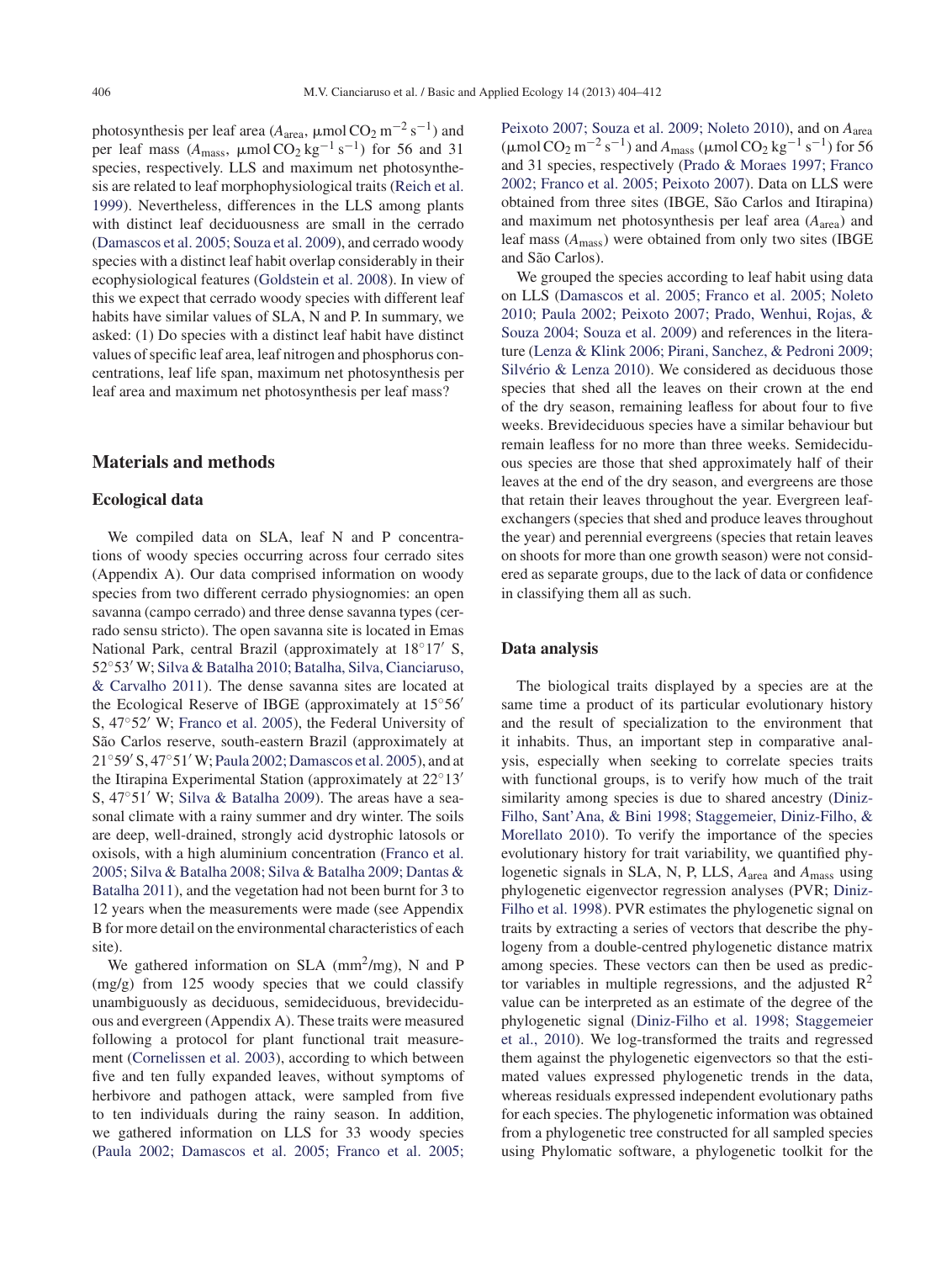assembly of phylogenetic trees [\(Webb & Donoghue 2005\).](#page-8-0) The age of the nodes of the families were estimated from the dated angiosperm super-tree of [Davies et al. \(2004\).](#page-6-0) Since the Fabaceae present polytomies, we distributed the genera into their subfamilies following the latest understanding of these relationships (Angiosperm Phylogeny Website; [Stevens](#page-7-0) [2001\).](#page-7-0) We assigned branch lengths of these genera by spacing undated nodes evenly above the family node. We computed the PVR with the *vegan* ([Oksanen et al. 2008\)](#page-7-0) and *picante* ([Kembel et al. 2010\)](#page-6-0) packages within the R environment [\(R](#page-7-0) [Development Core Team 2011\).](#page-7-0) We did not find any significant phylogenetic signal in the traits analyzed (Appendix C). Therefore, we undertook all the analyses with the raw data because we had confidence that the species relatedness was not a source of bias (lack of independence) in our results.

To test for differences in SLA, N and P among deciduous, semideciduous, brevideciduous and evergreen species, we fitted generalized linear mixed-effects models (GLMM) for each response variable, including species identity nested within sites (IBGE, Emas, São Carlos and Itirapina) as a random effect to account for repeated measures of species. We included sites and the interaction between sites and leaf habit as additional fixed factors to control for possible effects due to sampling site characteristics. We fitted models using restricted maximum likelihood, with a Gaussian distribution and identity link function using the "lmer" function in the "lme4" R package [\(R Development Core Team 2011\).](#page-7-0) We compared the full model (with all terms and interactions) and the reduced model (with the term of interest excluded) using a likelihood ratio test, whereby the change in deviance between models follows a Chi-square distribution and the degrees of freedom represent the difference in the number of parameters between the full and reduced models ([Quinn](#page-7-0) [& Keough 2002\).](#page-7-0) Parameter estimates were obtained from models including only significant terms and estimates of full models are presented in Appendix D.

We tested differences in LLS,  $A_{area}$  and  $A_{mass}$  among leaf habit groups using ANOVA, including sites, and the interaction between sites and leaf habit groups, as additional explanatory variables to test for possible dependency on the sampling site. We did not use GLMM here because for these data we do not have variability within species (i.e., each species appeared only in a single site). All measures of *A*area for semideciduous species were exclusive to São Carlos, and therefore we could not include them in this analysis. We also had a low sample size of *A*mass measurements for semideciduous species  $(n=2)$ , so they were excluded from the analyses. Post hoc multiple comparisons were applied in order to test for differences among levels of leaf habit or sites, when statistically significant in GLMM or ANOVA, using the "glth" function in the "multicomp" R package [\(R Development Core](#page-7-0) [Team 2011\)](#page-7-0) and applying Bonferroni's correction for critical *P* values.

For all analyses, we tested for homoscedasticity and the normality distribution of residuals by using standardized residuals versus fitted values scatter plots and Shapiro–Wilk

**Table 1.** Estimated parameters for significant predictor terms of GLMM of SLA, N and P (all variables logarithm transformed) in relation to leaf habit group and sampling site.

| Model                     | Predictor term        | Estimate $\pm$ SE <sup>a</sup> |
|---------------------------|-----------------------|--------------------------------|
| $SLA^a$                   | Intercept             | $0.80 \pm 0.03$                |
|                           | <b>Site</b>           |                                |
|                           | Emas                  | $0.01 \pm 0.03$                |
|                           | São Carlos            | $0.34 \pm 0.03$                |
|                           | Itirapina             | $0.24 \pm 0.03$                |
| $\mathbf{N}^{\mathbf{a}}$ | Intercept             | $1.10 \pm 0.03$                |
|                           | Site                  |                                |
|                           | Emas                  | $0.13 \pm 0.03$                |
|                           | São Carlos            | $0.16 \pm 0.04$                |
|                           | Itirapina             | $0.25 \pm 0.04$                |
| P <sub>p</sub>            | Intercept             | $-0.17 \pm 0.03$               |
|                           | Leaf habit            |                                |
|                           | <b>Brevideciduous</b> | $0.03 \pm 0.02$                |
|                           | Semideciduous         | $0.07 \pm 0.03$                |
|                           | Deciduous             | $0.08 \pm 0.02$                |
|                           | <b>Site</b>           |                                |
|                           | Emas                  | $0.12 \pm 0.04$                |
|                           | São Carlos            | $0.00 \pm 0.04$                |
|                           | Itirapina             | $0.16 \pm 0.05$                |

aEstimates are relative to the IBGE site (intercept).

bEstimates are relative to evergreen species at the IBGE site (intercept).

tests, respectively [\(Legendre & Legendre 1998\).](#page-7-0) When normality could not be accessed, log-transformed response variables were used.

#### **Results**

We analyzed the SLA, N and P of 125 species belonging to 45 families and the LLS of 33 species belonging to 21 families (Appendix A).

We did not find significant differences in SLA and N among any of the leaf habit groups ( $\chi^2$  = 17.06, *df* = 12, *P* = 0.15;  $\chi^2$  = 10.59, *df* = 12, *P* = 0.56, respectively) (Appendix D), but P differed among them  $(\chi^2 = 31.14,$  $df = 12$ ,  $P = 0.002$ ) (Table 1, [Fig. 1\)](#page-4-0). Deciduous species had a higher mean leaf P concentration than evergreen species (*z* = −4.20, *P* < 0.001, Table 1, [Fig. 1\)](#page-4-0), but all other pairs of leaf habit groups had a similar P concentration value (deciduous–brevideciduous: *P* = 0.18; evergreen–brevideciduous: *P* = 0.48; semideciduous– brevideciduous:  $P = 0.54$ ; semideciduous–deciduous:  $P = 0.99$ ; semideciduous–evergreen:  $P = 0.04$ ; paired comparisons with adjusted critical  $P = 0.008$ ). All response variables, SLA, N and P, differed among sites ( $\chi^2$  = 30.62,  $df = 12$ ,  $P = 0.002$ ;  $\chi^2 = 25.78$ ,  $df = 12$ ,  $P = 0.01$ ; and  $\chi^2 = 27.32$ , *df* = 12, *P* = 0.007, respectively) (Table 1). We did not find, however, any significant effects of interaction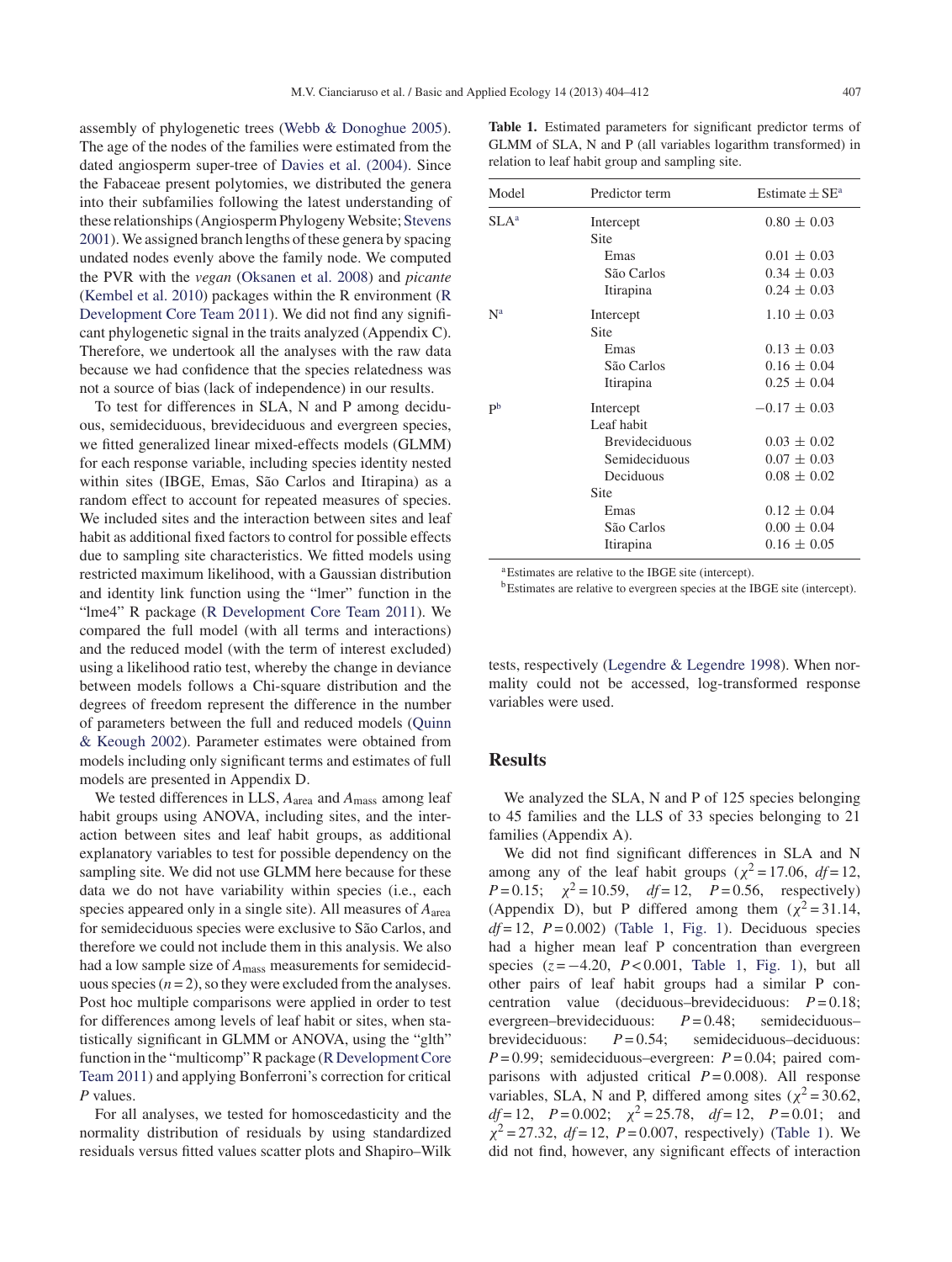<span id="page-4-0"></span>

**Fig. 1.** Leaf traits of cerrado woody species with distinct leaf habit. (A) Specific leaf area (mm<sup>2</sup>/mg), (B) leaf nitrogen concentration  $(mg/g)$ , (C) leaf phosphorous concentration (mg/g), (D) leaf-life-span (days) (E) Aarea, and (F) Amass. Values are averages  $\pm$  standard error. Dec = deciduous, Brev = brevideciduous, Sem = semideciduous, and Eve = evergreen. Different letters indicate significant differences  $(\alpha = 5\%)$ .

between sites and leaf habit for SLA, N or P ( $\chi^2$  = 9.02,  $df=9$ ,  $P=0.44$ ;  $\chi^2 = 7.81$ ,  $df=9$ ,  $P=0.55$ ; and  $\chi^2 = 11.75$ ,  $df=9$ ,  $P=0.23$ , respectively), indicating that differences among groups based on leaf habit do not depend on the site in which the species were sampled (see Appendix D).

Leaf habit groups did not differ in LLS, *A*mass and *A*area (*F*3, 24 = 1.07, *P* = 0.38; *F*2, 23 = 1.27, *P* = 0.30; and  $F_{2,41} = 2.13$ ,  $P = 0.13$ , respectively) (Fig. 1). Also, there was no interaction between leaf habit groups and sites  $(F_3 \t24 = 0.94, P = 0.44; F_2 \t23 = 2.02, P = 0.16;$  and  $F_{2,41} = 0.005$ ,  $P = 0.99$ , respectively). Leaf life span differed among sites  $(F_{2, 24} = 6.37, P = 0.006)$ , whereas  $A_{\text{mass}}$ and  $A_{area}$  did not  $(F_{1, 23} = 0.18, P = 0.67;$  and  $F_{1, 41} = 1.19$ ,  $P = 0.28$ , respectively) (Fig. 1 in Appendix D). Details about the differences in species traits between sites are presented in Appendix D, but we have refrained from discussing these variations since it is beyond the scope of this paper and also because trait differences among leaf habit groups did not depend on the sampling site (all interaction terms were non-significant).

#### **Discussion**

In general for the savanna woody species studied here, deciduous, brevideciduous, semideciduous and evergreen species did not exhibit distinct leaf functional trait values. The absence of a significant difference in LLS that we observed between species with distinct leaf habits highlight the fact that deciduous and evergreen species in these savannas show little difference in LLS ([Damascos et al. 2005;](#page-6-0) [Souza et al. 2009\),](#page-6-0) and may explain the similar values of SLA, N, P, *A*area and *A*mass. Although independent studies have found that deciduous species in cerrado may produce leaves with higher SLA than evergreen species ([Franco et al.](#page-6-0) [2005; Araújo & Haridasan 2007; Carvalho, Bustamante,](#page-6-0) [Kozovits, & Aasner 2007\)](#page-6-0) and that evergreen species may have higher [\(Carvalho et al. 2007\)](#page-6-0) or lower ([Franco et al.](#page-6-0) [2005; Nardoto, Bustamante, Pinto, & Klink 2006\)](#page-6-0) leaf N and P concentrations, we found that deciduous, brevideciduous, semideciduous and evergreen species do not constitute discrete leaf functional groups. This adds evidence in favour of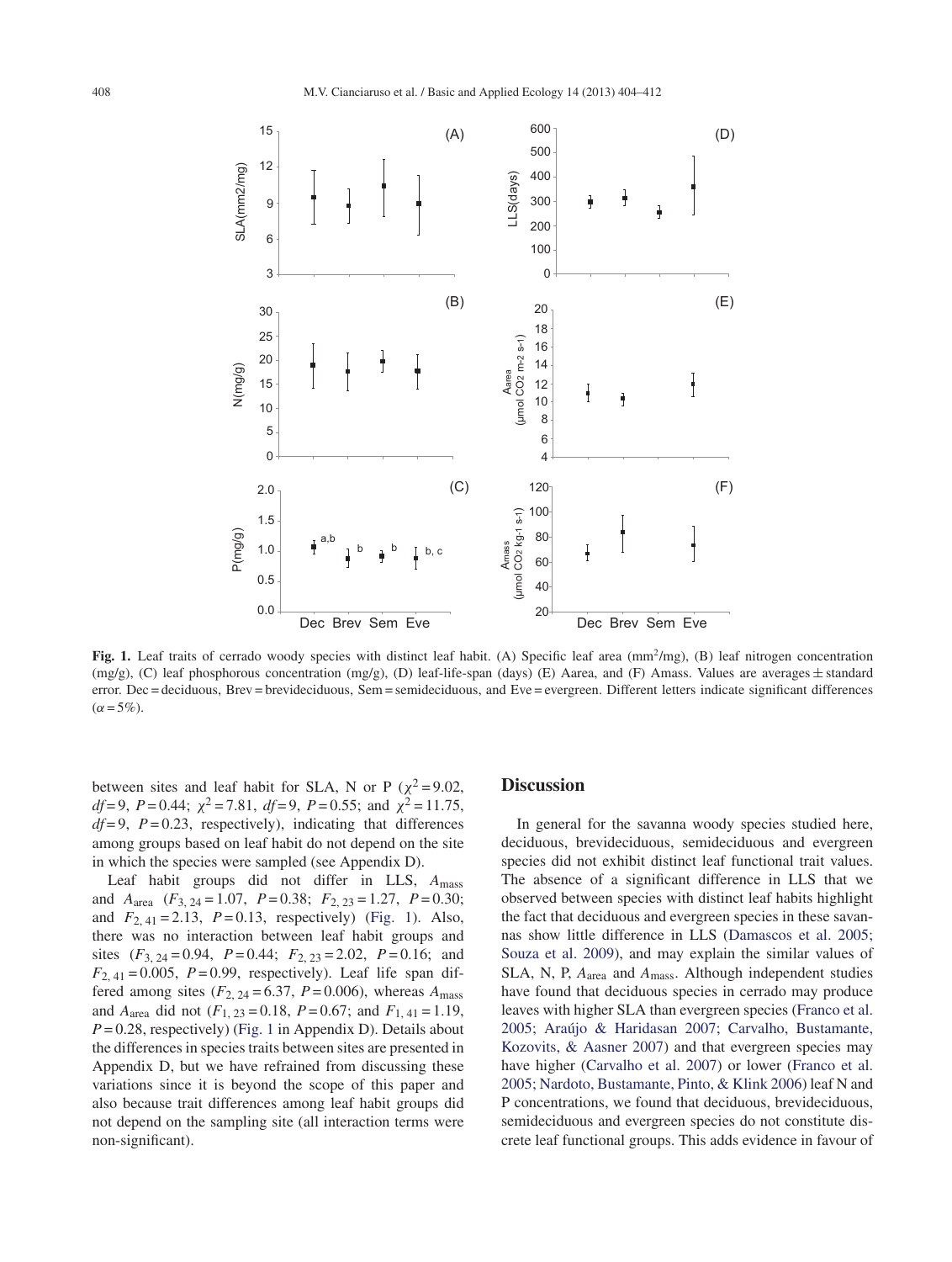the postulate of [Goldstein et al. \(2008\), w](#page-6-0)ho state that leaf trait variation in cerrado woody species can be better understood by representing them as a continuum of functional differences rather than by assigning them to arbitrary functional groups. However, we did not observe any directionality in our data. In fact, there was a high trait variability within each leaf habit, especially for SLA, N, LLS (evergreens) and *A*mass [\(Fig. 1\).](#page-4-0)

The plants inhabiting the cerrado have to face three major environmental filters: seasonal droughts, nutrient-poor soils, and natural fires [\(Ratter et al. 1997\).](#page-7-0) Thus, cerrado plants exhibit an array of physiological and morphological traits to cope with these pressures ([Franco 2002\).](#page-6-0) These three filters should alter plant trade-offs hindering our ability to detect functional groups based on leaf habit using leaf traits. Consequently, as we found here, clear differences in leaf functional traits may not emerge between evergreen, brevideciduous and deciduous species in cerrado. In the next paragraphs we offer some potential explanations on how these environmental filters may be related to our findings.

The period of drought in the cerrado induces a partial stomatal closure in woody plants, decreasing the stomatal conductance and photosynthetic rate ([Perez & Moraes 1991;](#page-7-0) [Prado et al. 2004\).](#page-7-0) Under this seasonal water limitation, differences in root traits are expected to arise between deciduous and evergreen species, as long as deciduousness has evolved as a drought-avoidance mechanism [\(Chabot & Hicks](#page-6-0) [1982\).](#page-6-0) Deciduous and evergreen cerrado woody species have marked differences in water uptake, with deciduous species using water from deeper soil layers than evergreen species ([Jackson et al. 1999\).](#page-6-0) Also, there is a clear interdependence between the degree of leaf deciduousness and the crown structural traits in cerrado woody species ([Souza, Prado, Albino,](#page-7-0) [Damascos, & Souza 2011\).](#page-7-0) Thus, in these plants, root depth and crown architectural properties seem to be much more linked to water relations and leaf habit than to leaf traits.

SLA, N and P are largely associated with carbon gain in plants, so that evergreen species generally exhibit a photosynthetic capacity that is lower than in deciduous species ([Chabot & Hicks 1982; Westoby et al. 2002\).](#page-6-0) Nevertheless, we found that woody species in cerrado exhibit similar values for photosynthetic rate independently of their leaf habit. Indeed, similar maximum photosynthetic rates have already been observed for deciduous and evergreen cerrado woody species, with values ranging from 12 to 20  $\mu$ mol CO<sub>2</sub>/m<sup>2</sup>/s (see [Franco 2002](#page-6-0) for references). These similar photosynthetic rates may be due to the conversion of plant resources in non-photosynthetic tissues, larger leaf construction and maintenance costs, the degree and duration of crown deciduousness or the combined effects of herbivory and partial leaf loss in deciduous species, all of which could potentially counteract the benefits to evergreen species of maintaining a photosynthetically active crown in the dry season (see references in [Franco 2002\).](#page-6-0)

Cerrado species with a distinct leaf habit showed no differences in SLA, so investment in the production of photosynthetic leaf tissues is similar. This finding, and the fact that species with a distinct leaf habit have similar LLS, indicates that the "payback time" (the time that a leaf needs to compensate its cost in terms of carbon investment) may be similar for deciduous, brevideciduous, semideciduous and evergreen species in these savannas. Moreover, the nutrient-poor soils in cerrado may also contribute to the similar SLA, N and P values between deciduous and evergreen plants [\(Goldstein](#page-6-0) [et al. 2008\).](#page-6-0) Most of the cerrado soils have extremely low nitrogen and phosphorous availability (e.g. phosphorous levels are generally below 1 ppm; [Montgomery & Askew 1983;](#page-7-0) [Ruggiero, Batalha, Pivello, & Meirelles 2002\),](#page-7-0) which could hinder overall photosynthetic rates in woody plants. Because cerrado soils are highly weathered, economic use of nutrients is a crucial prerequisite for the persistence of these species ([Meinzer et al. 1999\).](#page-7-0) Given that LLS tends to be longer in species growing in low-nutrient soils, soil conditions in these savannas may act as a filter, selecting species with relatively higher "payback time" among the leaf habit groups. Thus, trade-offs among these groups may be present in other plant structures. Indeed, as we already pointed out, plants with a distinct leaf habit in these savannas do have different root systems and resource exploration strategies [\(Scholz et al.](#page-7-0) [2008\).](#page-7-0)

We cannot ignore the role that fire may play in determining similar leaf trait values despite species having a distinct leaf habit. Fire frequency in the studied savannas is high (see references in [Cianciaruso, Silva, Gaston, Batalha, & Petchey](#page-6-0) [2012; Dantas, Pausas, Batalha, Loiola, & Cianciaruso 2013\),](#page-6-0) which, for example, could select against long leaf lifespans among the evergreen species. Also, in addition to the fact that these species occur in poor-soils, fire could select species with a similar leaf nutrient concentration. In fact, recent studies conducted in the cerrado show that frequent fires predominantly assemble species with similar leaf functional traits [\(Cianciaruso et al. 2012\)](#page-6-0) and that fires may increase intraspecific, but not interspecific, variability in functional traits, including leaf traits [\(Dantas et al. 2013\).](#page-6-0) Dantas et al. (2013) showed that recurrent fires select plant individuals with lower N and P contents and lower SLA, which suggests the existence of a nutrient stress. In the cerrado, fires promote nutrient loss from the system [\(Pivello & Coutinho 1992\)](#page-7-0) and, because cerrado soils are nutrient-poor ([Ruggiero et al.](#page-7-0) [2002; Dantas & Batalha 2011\),](#page-7-0) individuals under high fire frequency could be facing a significant nutrient limitation. In addition, such nutrient stress may also be a consequence of the indirect effects of increased herbivory after fire ([Lopes &](#page-7-0) [Vasconcelos 2011\).](#page-7-0) Therefore, these abiotic and biotic filters are another possible explanation for the similar leaf traits we observed to the studied species.

In some cerrado sites, where seasonality is more pronounced, differences in leaf traits may be larger than we found (see [Franco et al. 2005; Araújo & Haridasan 2007\).](#page-6-0) If this were the case, then deciduous and evergreen species represent close states of a spectrum of LLS in cerrado, which may occasionally be recognized as discrete functional groups. The plasticity of traits in response to environmental changes has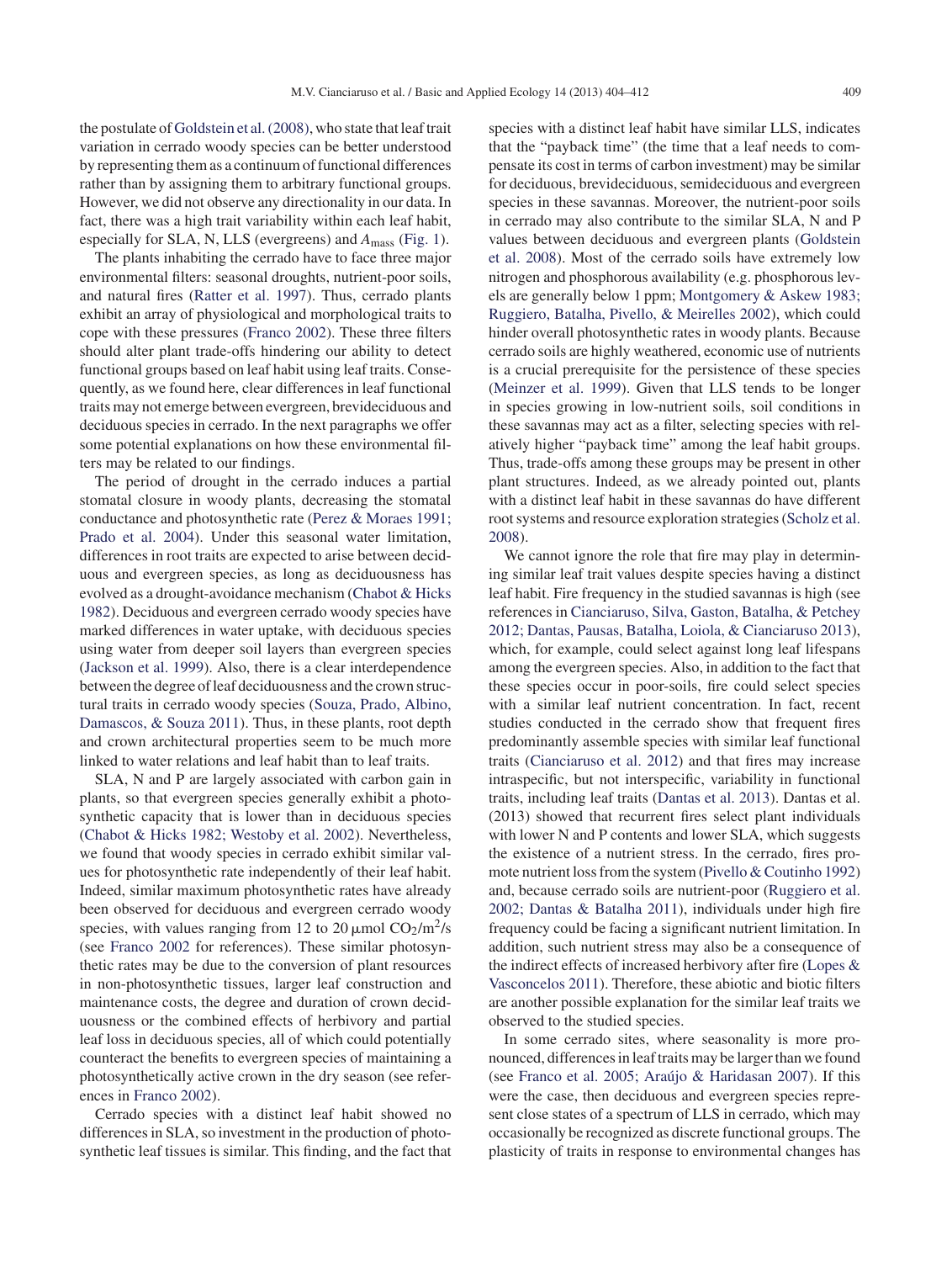<span id="page-6-0"></span>largely been ignored from analyses of plant functional groups [\(Lavorel et al. 2007\),](#page-7-0) though it may contribute considerably to the different findings of studies investigating plant communities under highly variable environments ([Pornon, Marty,](#page-7-0) [Winterton, & Lamaze 2011\),](#page-7-0) such as the cerrado (Cianciaruso et al. 2012; Dantas et al. 2013) and other savannas. Yet, although investigating the variability in leaf traits among sites was not our objective here, we did find trait variability across sites (Appendix D). This indicates that the environment plays a role in the variability of these species independently of leaf habit and should be investigated in more detail in the future.

In conclusion, our results diverge from those previously found in the cerrado (Franco et al. 2005; Araújo & Haridasan 2007) as well in other plant communities ([Reich et al. 1997,](#page-7-0) [1999\).](#page-7-0) Deciduous, brevideciduous, semideciduous and evergreen species may not constitute different functional groups in cerrado because they cannot be distinguished on the basis of LLS, SLA, leaf N and P, and the photosynthetic rates between them. As a consequence, deciduous and evergreen species may to a certain extent respond similarly to the environmental pressures of the cerrado (e.g., seasonal drought, nutrient-poor soils, fire). We postulated that this is due to the high plasticity of leaf traits and life spans in cerrado plant species or that differences in leaf habit should be related to other plant traits, such as root depth and crown architecture. Nevertheless, wherever the seasonality is more pronounced, differences in leaf traits are expected to emerge; this is however still a question to be answered.

### **Acknowledgments**

We are grateful to Fapesp, for the scholarship granted to I.A.S., to CNPq, for the scholarship granted to J.P.S., and to CAPES for the scholarship granted to L.T.M. Two anonymous reviewers made useful comments that improved the manuscript. M.V.C. was supported by CNPq (#478747/2009- 8 and FAPEG #006/2009) and has a productivity grant awarded by CNPq.

### **Appendix A. Supplementary data**

Supplementary data associated with this article can be found, in the online version, at [http://dx.doi.org/](http://dx.doi.org/10.1016/j.baae.2013.05.002) [10.1016/j.baae.2013.05.002.](http://dx.doi.org/10.1016/j.baae.2013.05.002)

## **References**

Araújo, J. F., & Haridasan, M. (2007). Relação entre deciduidade e concentrações foliares de nutrientes em espécies lenhosas do cerrado. *Revista Brasileira de Botânica*, *30*, 533– 542.

- Batalha, M. A., Silva, I. A., Cianciaruso, M. V., & Carvalho, G. H. (2011). Trait diversity on the phylogeny of cerrado woody species. *Oikos*, *120*, 1741–1751.
- Carvalho, A. P., Bustamante, M. M. C., Kozovits, A. R., & Aasner, G. P. (2007). Variações sazonais nas concentrações de pigmentos e nutrientes em folhas de espécies de cerrado com diferentes estratégias fenológicas. *Revista Brasileira de Botânica*, *30*, 19–27.
- Chabot, B. F., & Hicks, D. J. (1982). The ecology of leaf life spans. *Annual Review of Ecology, Evolution, and Systematics*, *13*, 229–259.
- Cianciaruso, M. V., Silva, I. A., Gaston, K. J., Batalha, M. A., & Petchey, O. L. (2012). The influence of fire on phylogenetic and functional structure of woody savannas: Moving from species to individuals. *Perspectives in Plant Ecology, Evolution and Systematics*, *14*, 205–216.
- Cornelissen, J. H. C., Lavorel, S., Garnier, E., Díaz, S., Buchmann, N., Gurvich, D. E., et al. (2003). A handbook of protocols for standardised and easy measurement of plant functional traits worldwide. *Australian Journal of Botany*, *51*, 335– 380.
- Damascos, M. A., Prado, C. H. B. A., & Ronquim, C. C. (2005). Bud composition branching patterns and leaf phenology in cerrado woody species. *Annals of Botany*, *96*, 1075–1084.
- Dantas, V. L., & Batalha, M. A. (2011). Vegetation structure: Fine scale relationships with soil in a cerrado site. *Flora*, *206*, 341–346.
- Dantas, V., Pausas, J., Batalha, M., Loiola, P., & Cianciaruso, M. V. (2013). The role of fire in structuring trait variability in Neotropical savannas. *Oecologia*, *171*, 487–494.
- Davies, T. J., Barraclough, T. G., Chase, M. W., Soltis, P. S., Soltis, D. E., & Savolainen, V. (2004). Darwin's abominable mystery: Insights from a supertree of the angiosperms. *Proceedings of the National Academy of Sciences of the United States of America*, *101*, 1904–1909.
- Diniz-Filho, J. A. F., Sant'Ana, C. E. R., & Bini, L. M. (1998). An eigenvector method for estimating phylogenetic inertia. *Evolution*, *52*, 1247–1262.
- Franco, A. C. (2002). Ecophysiology of woody plants. In P. S. Oliveira, & R. J. Marquis (Eds.), *The cerrados of Brazil: Ecology and natural history of a Neotropical savanna* (pp. 178–197). New York: Columbia University Press.
- Franco, A. C., Bustamante, M., Caldas, L. S., Goldstein, G., Meinzer, F. C., Kozovits, A. R., et al. (2005). Leaf functional traits of Neotropical savanna trees in relation to seasonal water deficit. *Trees Structure and Function*, *19*, 326–335.
- Goldstein, G., Meinzer, F. C., Bucci, S. J., Scholz, F. G., Franco, A. C., & Hoffmann, W. A. (2008). Water economy of Neotropical savanna trees: Six paradigms revisited. *Tree Physiology*, *28*, 395–404.
- Haridasan, M. (2008). Nutritional adaptations of native plants of the cerrado biome in acid soils. *Brazilian Journal of Plant Physiology*, *20*, 183–195.
- Jackson, P. C., Meinzer, F. C., Bustamante, M., Goldstein, G., Franco, A., Rundel, P. W., et al. (1999). Partitioning of soil water among tree species in a Brazilian cerrado ecosystem. *Tree Physiology*, *19*, 717–724.
- Kembel, S. W., Cowan, P. D., Helmus, M. R., Cornwell, W. K., Morlon, H., Ackerly, D. D., et al. (2010). Picante: R tools for integrating phylogenies and ecology. *Bioinformatics*, *26*, 1463–1464.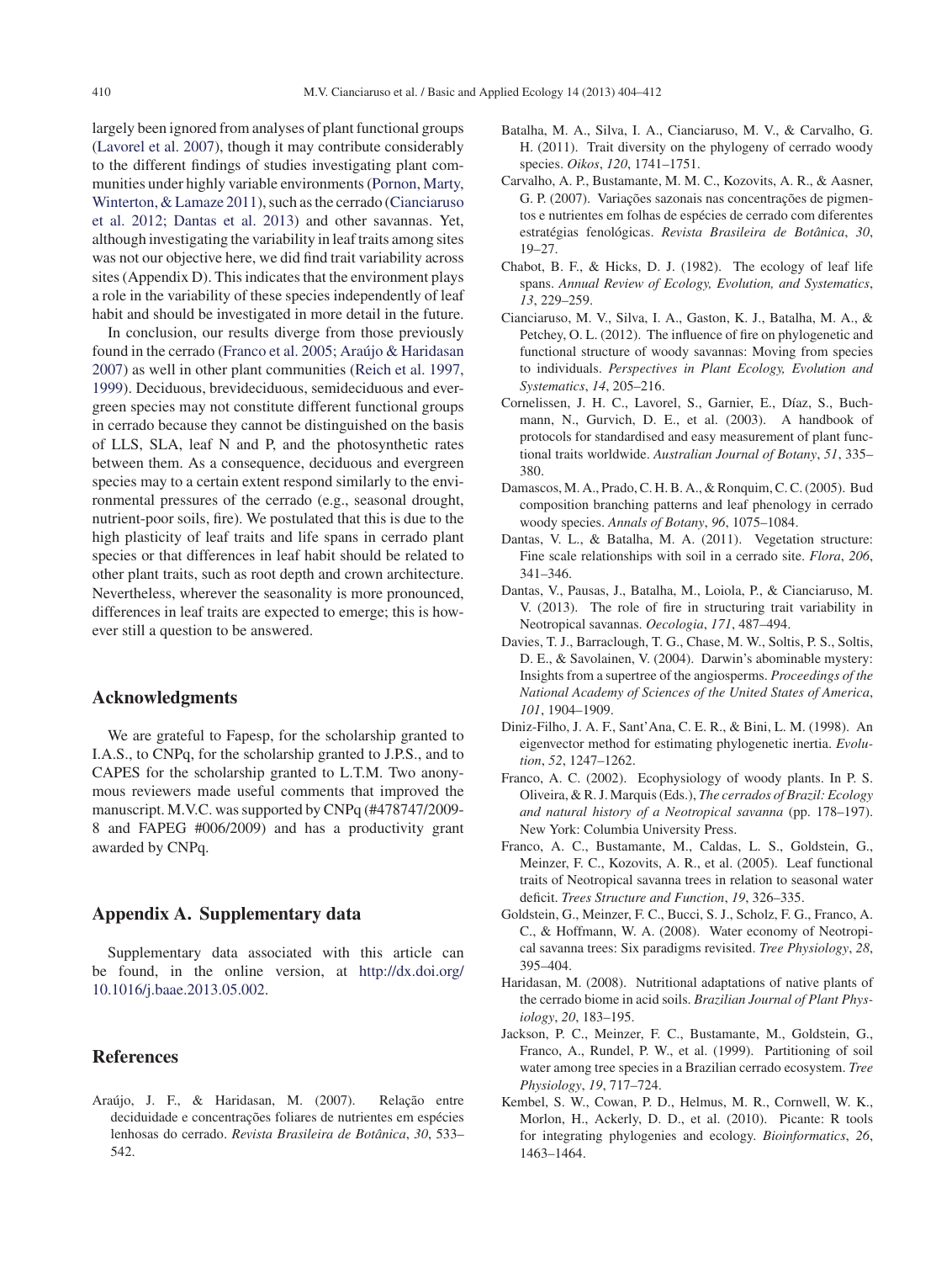- <span id="page-7-0"></span>Lavorel, S., Díaz, S., Cornelissen, J. H. C., Garnier, E., Harrison, S. P., McIntyre, S., et al. (2007). Plant functional types: Are we getting any closer to the Holy Grail? In J. G. Canadell, D. Pataki, & L. Pitelka (Eds.), *Terrestrial ecosystems in a changing world* (pp. 149–160). Berlin: Springer-Verlag.
- Legendre, P., & Legendre, L. (1998). *Numerical ecology*. Amsterdam: Elsevier.
- Lenza, A. E., & Klink, C. A. (2006). Comportamento fenológico de espécies lenhosas em um cerrado sentido restrito de Brasília DF. *Revista Brasileira de Botânica*, *29*, 627–638.
- Lopes, C. T., & Vasconcelos, H. L. (2011). Fire increases insect herbivory in a neotropical savanna. *Biotropica*, *43*, 612– 618.
- Meinzer, F. C., Goldstein, G., Franco, A. C., Bustamante, M., Igler, E., Jackson, P., et al. (1999). Atmospheric and hydraulic limitations on transpiration in Brazilian cerrado woody species. *Functional Ecology*, *13*, 273–282.
- Montgomery, R. F., & Askew, G. P. (1983). Soils of tropical savannas. In D. W. Goodall (Ed.), *Ecosystems of the world – Tropical savannas* (pp. 63–77). Berlin: Elsevier.
- Nardoto, G. B., Bustamante, M. M. C., Pinto, A. S., & Klink, C. A. (2006). Nutrient use efficiency at ecosystem and species level in savanna areas of Central Brazil and impacts of fire. *Journal of Tropical Ecology*, *22*, 191–201.
- Noleto, L. G. (2010). *Longevidade foliar, compostos fenólicos e nitrogenados em lianas e árvores suporte em um fragmento de Cerrado na esta¸cão experimental de Itirapina-SP*. Universidade Estadual de Campinas (PhD thesis)
- Oksanen, J., Kindt, R., Legendre, P., O'Hara, B., Simpson, D. L., Stevens, M. H. H., & Wagner, H. (2008). *vegan: Community ecology package. R package version 1. 13-1*. [http://vegan.r-forge.r-project.org](http://vegan.r-forge.r-project.org/)
- Paula, N. F. (2002). *Capacidade fotossintética, deciduidade e teor de nitrogênio e fósforo em espécies lenhosas do cerrado*. Universidade Federal de São Carlos (PhD thesis).
- Peixoto, M. M. (2007). *Variações sazonais no metabolismo de carbono e rela¸cões hídricas em espécies lenhosas do Cerrado de diferentes grupos funcionais*. Universidade de Brasília (MSc thesis).
- Perez, S. C. J. G. A., & Moraes, J. A. P. V. (1991). Determinação do potencial hídrico, condutância estomática e potencial osmótico em espécies dos estratos arbóreo arbustivo e herbáceo de um cerradão. *Revista Brasileira de Fisiologia Vegetal*, *3*, 27–37.
- Pirani, F. R., Sanchez, M., & Pedroni, F. (2009). Fenologia de uma comunidade arbórea em cerrado sentido restrito, Barra do Garcas MT. *Acta Botanica Brasilica*, *23*, 1096–1109.
- Pivello, V. R., & Coutinho, L. M. (1992). Transfer of macronutrients to the atmosphere during experimental burnings in an open cerrado (Brazilian savanna). *Journal of Tropical Ecology*, *8*, 487–497.
- Pornon, A., Marty, C., Winterton, P., & Lamaze, T. (2011). The intriguing paradox of leaf lifespan responses to nitrogen availability. *Functional Ecology*, *25*, 796–801.
- Prado, C. H. B. A., & Moraes, J. A. P. V. (1997). Photosynthetic capacity on mass and on area basis and leaf specific mass in twenty woody species of cerrado vegetation under field conditions. *Photosynthetica*, *33*, 103–112.
- Prado, C. H. B. A., Wenhui, Z., Rojas, M. H. C., & Souza, G. M. (2004). Seasonal leaf gas exchange and water potential in a

woody cerrado species community. *Brazilian Journal of Plant Physiology*, *16*, 7–16.

- Pringle, E. G., Adams, R. I., Broadbent, E., Busby, P. E., Donnatti, C. I., Kurten, E. L., et al. (2010). Distinct leaf-trait syndromes of evergreen and deciduous trees in a seasonally dry tropical forest. *Biotropica*, *43*, 299–308.
- Quinn, G. P., & Keough, M. J. (2002). *Experimental design and data analysis for biologists*. New York: Cambridge University Press.
- R Development Core Team. (2011). *R: A language and environment for statistical computing. Vienna: R Foundation for Statistical Computing*. [http://www.R-project.org](http://www.r-project.org/)
- Ratter, J. A., Ribeiro, J. F., & Bridgewater, S. (1997). The Brazilian cerrado vegetation and threats to its biodiversity. *Annals of Botany*, *80*, 223–230.
- Reich, P. B., Ellsworth, D. S., Walters, M. B., Vose, J. M., Gresham, C., Volin, J. C., et al. (1999). Generality of leaf trait relationships: A test across six biomes. *Ecology*, *80*, 1955–1969.
- Reich, P., Walters, M. B., & Ellsworth, D. S. (1992). Leaf life-span in relation to leaf, plant and stand characteristics among diverse ecosystems. *Ecological Monographs*, *62*, 365–392.
- Reich, P., Walters, M. B., & Ellsworth, D. S. (1997). From tropics to tundra: Global convergence in plant functioning. *Proceedings of the National Academy of Sciences of the United States of America*, *94*, 13730–13734.
- Ruggiero, P. G. C., Batalha, M. A., Pivello, V. R., & Meirelles, V. R. (2002). Soil-vegetation relationships in cerrado (Brazilian savanna) and semideciduous forest, Southeastern Brazil. *Plant Ecology*, *160*, 1–16.
- Scholz, F. G., Bucci, S. J., Goldstein, G., Moreira, M. Z., Meinzer, F. C., Domec, J. C., et al. (2008). Biophysical and life-history determinants of hydraulic lift in Neotropical savanna trees.*Functional Ecology*, *22*, 773–786.
- Silva, D. M., & Batalha, M. A. (2008). Soil–vegetation relationships in cerrados under different fire frequencies. *Plant and Soil*, *311*, 87–96.
- Silva, I. A., & Batalha, M. A. (2009). Co-occurrence of tree species at fine spatial scale in a woodland cerrado southeastern Brazil. *Plant Ecology*, *200*, 277–286.
- Silva, I. A., & Batalha, M. A. (2010). Woody plant species cooccurrence in Brazilian savannas under different fire frequencies. *Acta Oecologica*, *36*, 85–91.
- Silvério, D. V., & Lenza, E. (2010). Fenologia de espécies lenhosas em um cerrado típico no Parque Municipal do Bacaba, Nova Xavantina, Mato Grosso, Brasil. *Biota Neotropica*, *10*, 205–216.
- Souza, J. P., Prado, C. H. B. A., Albino, A. L., Damascos, M. A., & Souza, G. M. (2011). Network analysis of tree crowns distinguishes functional groups of Cerrado species. *Plant Ecology*, *212*, 11–19.
- Souza, J. P., Prado, C. H. B. A., Damascos, M. A., & Albino, A. L. S. (2009). Influence of shoot inclination on irradiance and morphophysiological leaf traits along shoots in cerrado trees with distinct leaf deciduousness. *Brazilian Journal of Plant Physiology*, *21*, 281–289.
- Staggemeier, V. G., Diniz-Filho, J. A. F., & Morellato, L. P. C. (2010). The shared influence of phylogeny and ecology on the reproductive patterns of Myrteae (Myrtaceae). *Journal of Ecology*, *98*, 1409–1421.
- Stevens, P. F. (2001). *Angiosperm phylogeny website. Ver. 9*. <http://www.mobot.org/MOBOT/research/APweb/>